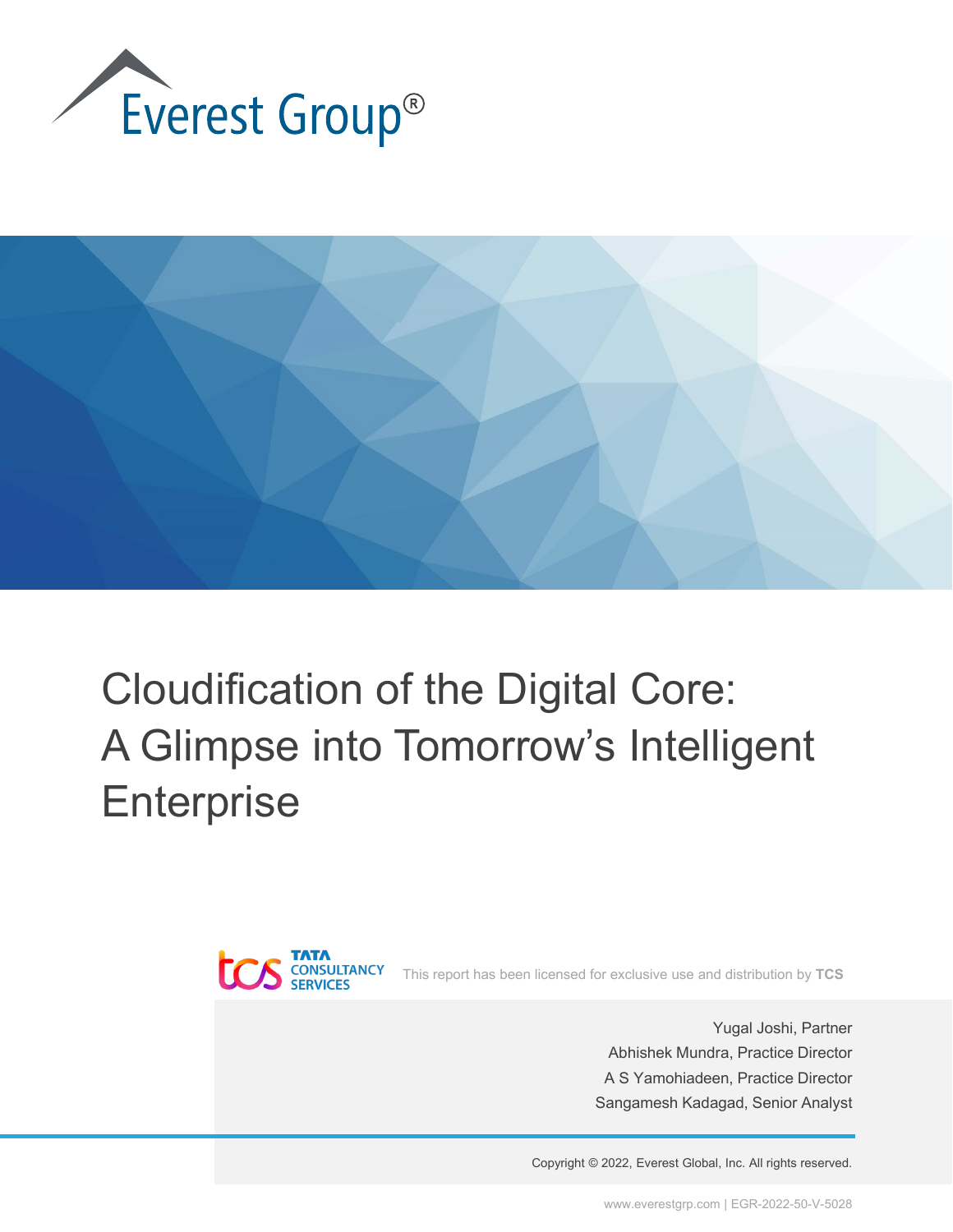# Contents

| Introduction                                                            | 03 |
|-------------------------------------------------------------------------|----|
| Unlocking business value through<br>cloudification                      | 04 |
| Enterprise approaches and objectives for<br>cloud-based ERP initiatives | 07 |
| Driving cloud-based ERP for innovation                                  | 08 |
| A blueprint for enterprises to effectively adopt<br>cloud-based ERP     | 10 |
| The journey to build a future-proof digital core                        | 13 |
| Conclusion: summary and other considerations 13                         |    |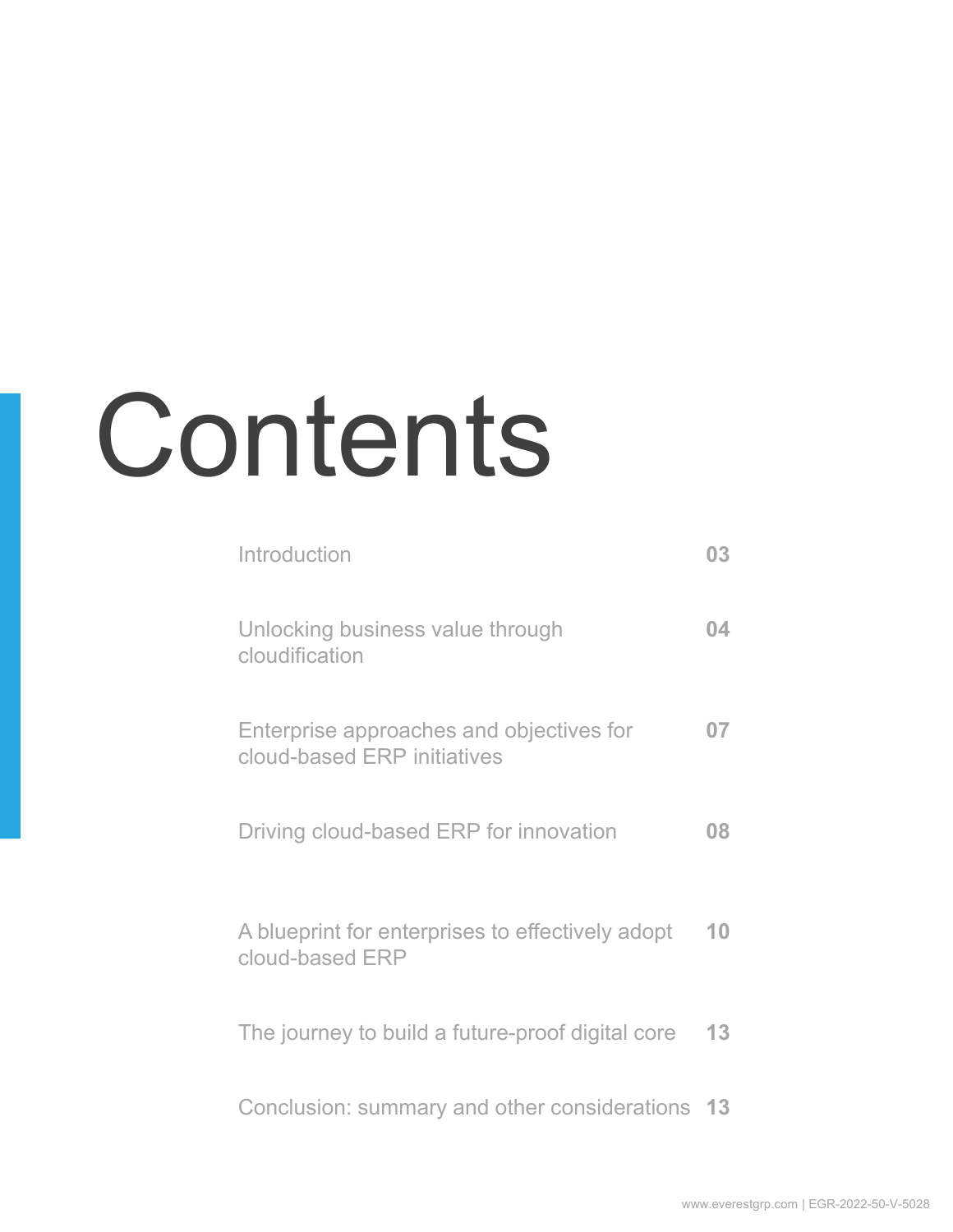# Introduction

Enterprises with a legacy core face multiple challenges, such as high operating and support costs, the lack of differentiating capabilities, and a high downtime. To mitigate these challenges and drive transformational business value, such enterprises should invest in building a future-proof digital core powered by a cloud-based ERP.

Globally, almost half of all ERP modernization initiatives consist of cloud-based ERP modernization. The key drivers for adoption are improving Total Cost of Ownership (TCO), enterprise agility, and scalability. While enterprises are increasingly investing in cloud-based ERP initiatives, many fail to adopt them successfully and, consequently, realize lower-than-expected benefits.

For successful adoption, enterprises need to have a well-planned solutioning, adoption, and sourcing roadmap. Additionally, they should think beyond lift-and-shift initiatives to drive innovations on core ERP leveraging extended cloud capabilities such as Artificial Intelligence (AI) / Machine Learning (ML), Natural Language Processing (NLP), Internet of Things (IoT), cloud-native tools, and Application Programming Interfaces (APIs).

Enterprises burdened with a legacy core are at a crucial inflection point – to transform now or never. The COVID-19-induced next normal will continue to evolve customer preferences and enterprise business landscapes, and enterprises that have a future-proof digital core will outperform others and succeed.

In this report, we describe how enterprises can effectively future-proof their businesses by building a cloud-based ERP core with our perspectives and key findings on:

- Unlocking business value with cloud-based ERP
- Enterprise approaches and objectives for cloud-based ERP initiatives
- Driving cloud-based ERP for innovation
- A blueprint for enterprises to effectively adopt cloud-based ERP
- A step-by-step journey for enterprises to build a future-proof digital core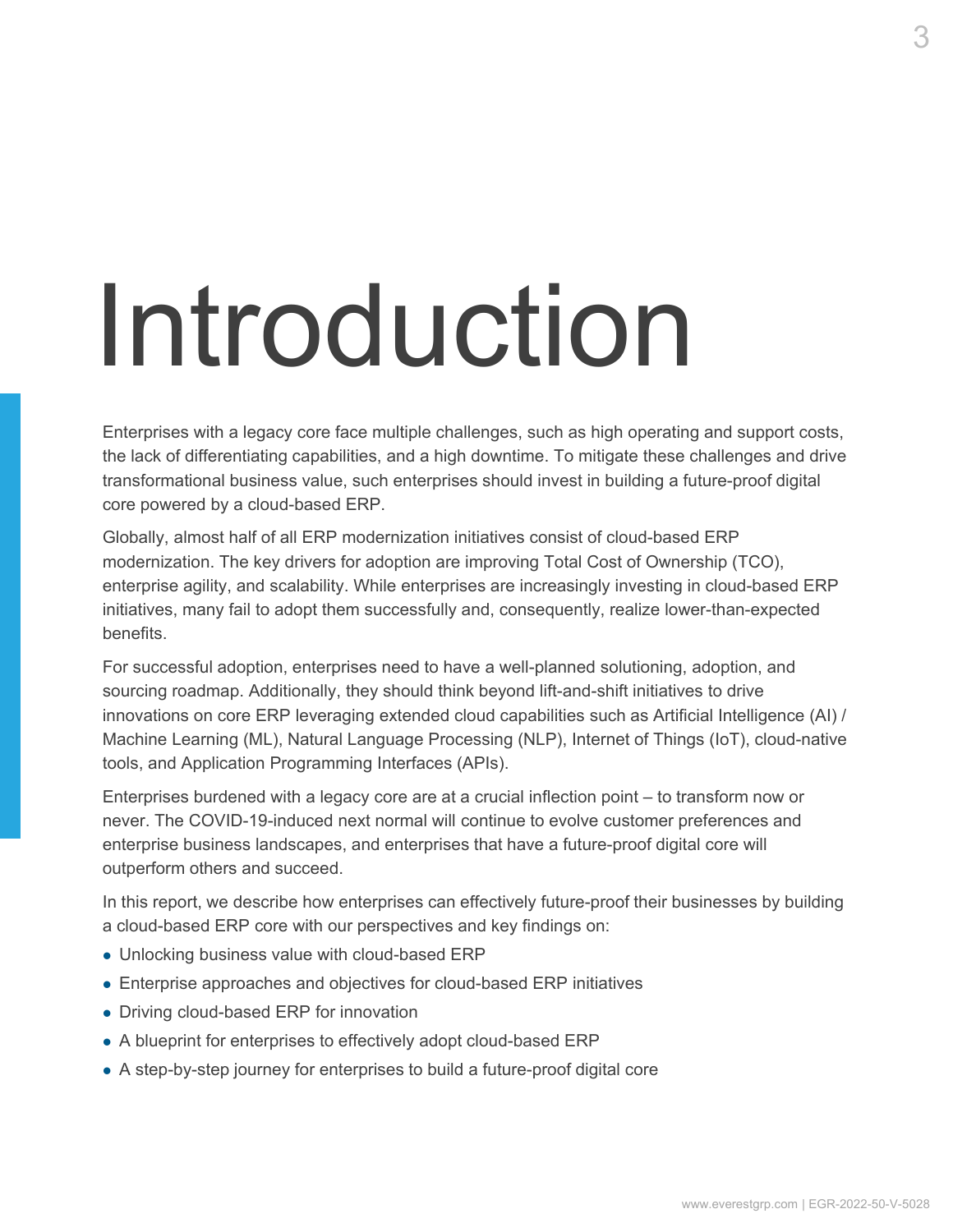# Unlocking business value through cloudification

#### Future-proofing the digital core with ERP transformation

Our research<sup>1</sup> reveals that more than 80% of enterprises believe that core ERP capabilities directly impact the top line, performance, and growth. However, less than 15% of enterprises believe that they have a future-proof platform.

As enterprises seek to future-proof their digital core, they are realizing the need for ERP modernization and are increasingly investing in cloud-based ERP initiatives. Furthermore, when adopting a cloudbased ERP model, enterprise objectives have evolved to enhancing customer experience, improving productivity by leveraging extended cloud capabilities, and bringing cost efficiencies. Taking a cue, leading cloud vendors are building extended capabilities on the cloud and gaining market traction.

One in three SAP ERP central component users has already begun or completed its SAP S/4HANA migration journey and one among the remaining two is looking to invest in ERP transformation in the next two to three years.<sup>2</sup>

The exhibit below depicts the top enterprise objectives for ERP transformations.

**EXHIBIT 1**



1 Everest Group interactions with CXOs / IT heads of 150+ large enterprises (>US\$1 billion in revenue).

2 Everest Group State of the Market Report 2021: SAP S/4HANA Services – Rise with Industry Transformations.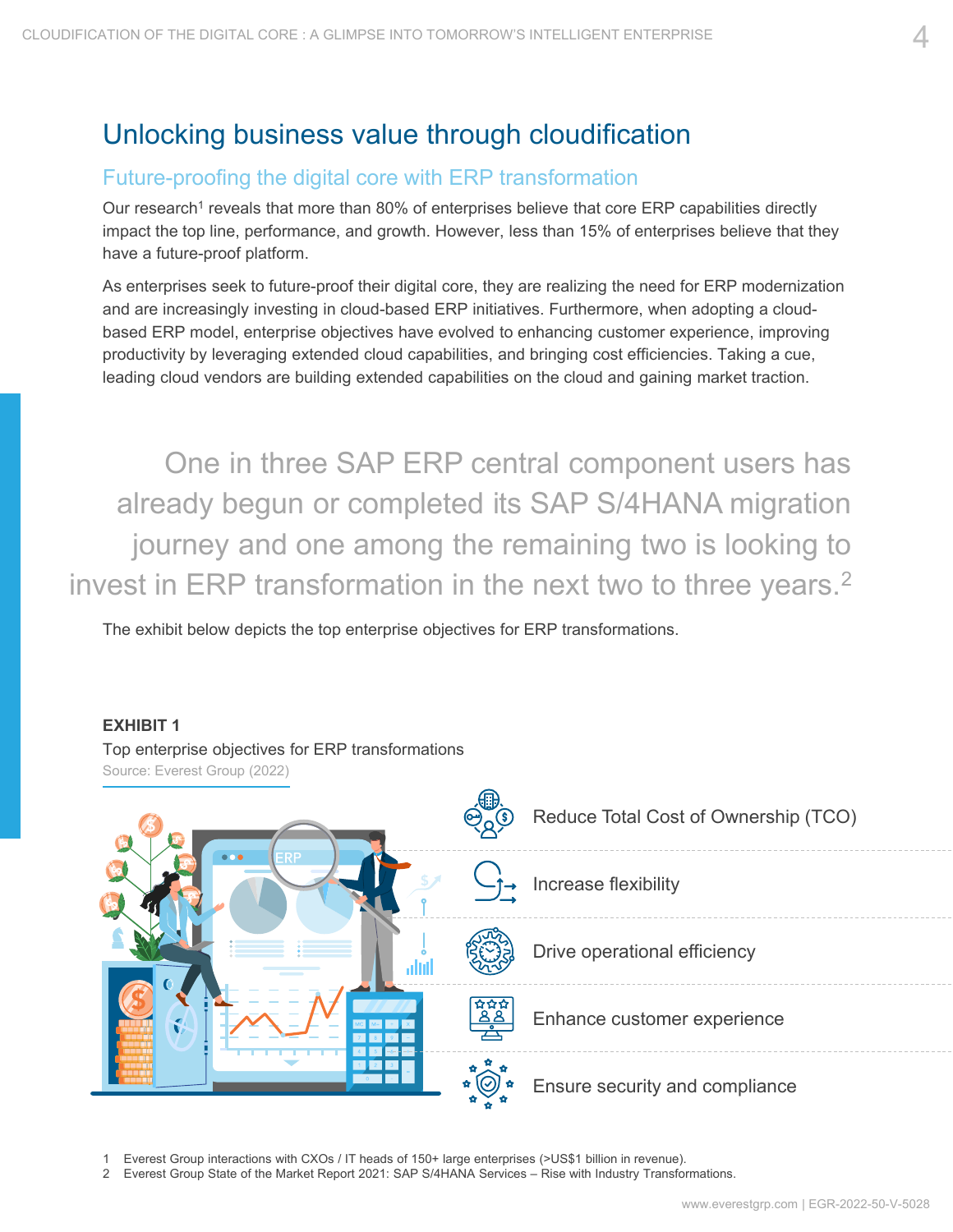### Challenges in consuming legacy ERP

Enterprises have continued to consume legacy ERP, as modernization is typically accompanied by high implementation costs, the risk of business disruption, and lack of talent availability. However, with increasing challenges in consuming legacy ERP, enterprises are realizing the urgency to modernize.

Some of the key challenges that enterprises face in consuming legacy ERP are:



#### **High operating and support costs**

- Due to high complexity and customizations in the ERP platform, enterprises incur high maintenance and support costs
- Low talent availability adds to the cost; legacy talent resources are scarce, and the new workforce is not interested in legacy applications

#### **Lack of differentiating capabilities**

- Legacy applications do not support frequent updates, and, hence, the platform lacks in terms of the latest capabilities/features, security, and compliance
- Enterprises with outdated functionalities fail to effectively adopt new/add-on technologies or functionalities to drive innovation



#### **Inability to generate real-time insights**

- Legacy systems have siloed datasets, and, hence, they lack a single source of truth
- Enterprises continue to struggle with batch processing and lack the ability to generate real-time insights on business operations and customer journeys

#### **High downtime and business disruption risk**

- Enterprises experience a high planned downtime for maintenance and support due to a monolithic software architecture and heavy customizations
- Organizations that operate on legacy infrastructure lack a reliable business continuity plan and, hence, carry a high business disruption risk



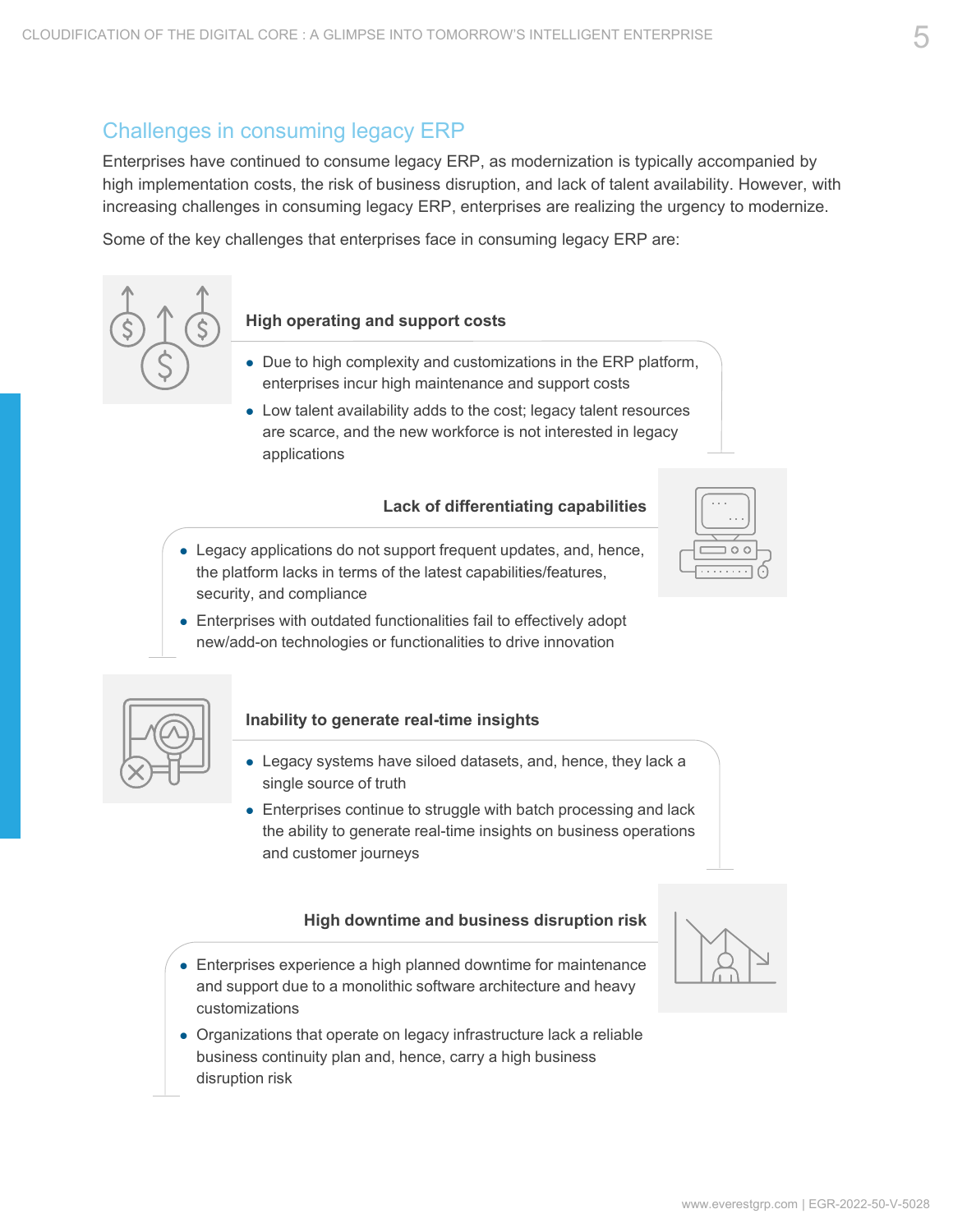Our SAP ECC running cost went up significantly by about 35% last year. We were unable to find the right talent and experienced high downtime. We have been watching the market adoption and maturity of SAP S/4HANA closely and have now decided to migrate.

– IT director, a European automobile manufacturer

### Business advantages of migrating to the cloud

Cloud-based ERP modernization forms a sizable proportion of the overall ERP modernization agenda. It offers the right fit and opportunity to enterprises burdened with a legacy core and facing multiple challenges. Besides mitigating legacy-related challenges, cloud infrastructure offers benefits such as high productivity and improved customer experience, as depicted below.

> Cloud-based SAP ERP transformations can potentially reduce running costs by 10-20% and enhance uptime.1



Based on Everest Group analysis of 300+ enterprise platform case studies.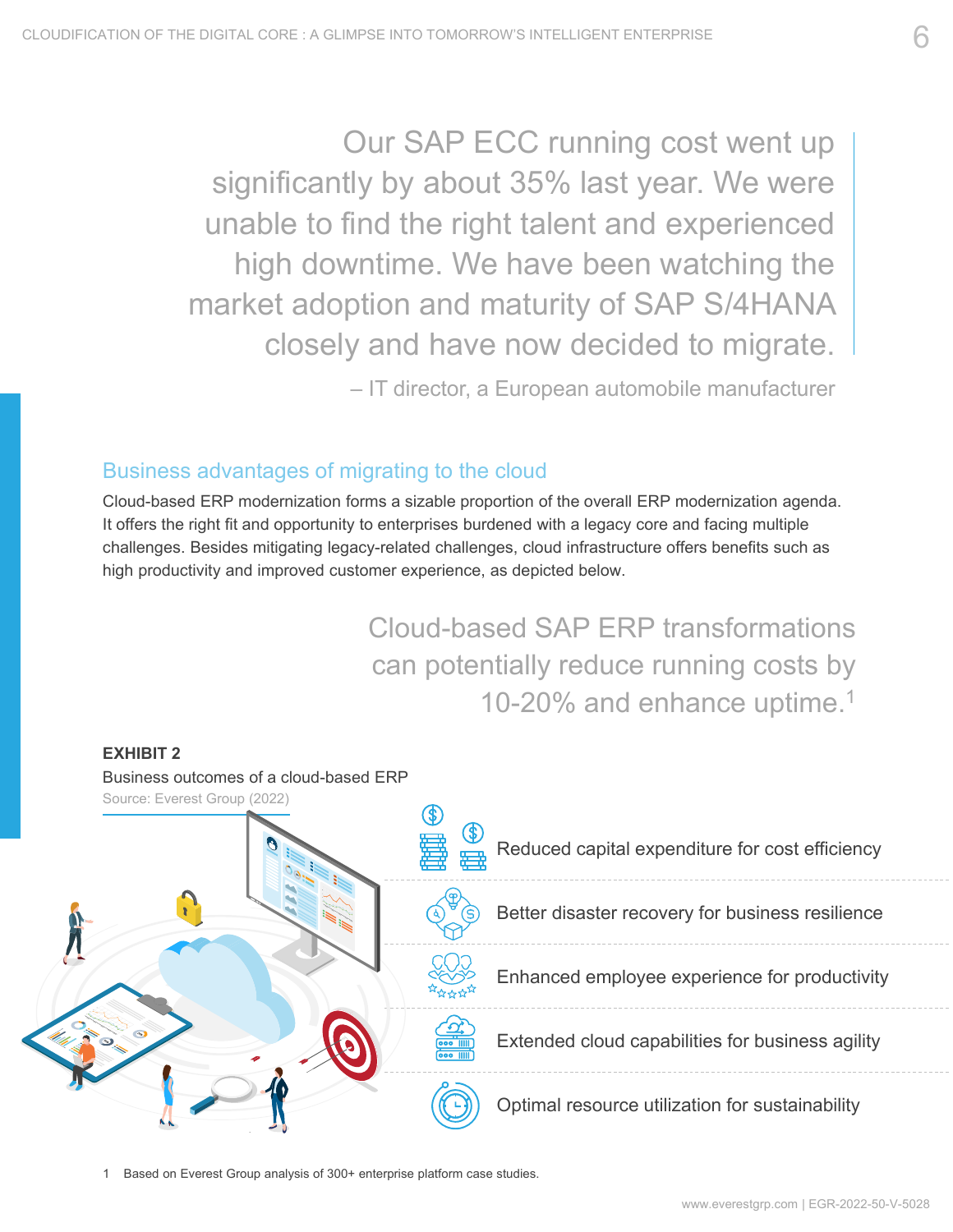# Enterprise approaches and objectives for cloud-based ERP initiatives

While the benefits of cloud-based ERP are well established, enterprises still struggle to effectively reap the expected business outcomes due to the lack of a well-thought-through implementation roadmap and business case.

Based on their primary objectives, enterprises typically take two approaches to build a cloud-based ERP core:

- **Cloud for efficiency:** Enterprise objectives are primarily focused on reducing TCO and driving operational efficiencies through the lift and shift of legacy workloads to the cloud
- **Cloud for innovation:** Enterprises drive innovation by building differentiated capabilities through the extensive leverage of extended cloud capabilities

The exhibit below lists the key objectives, benefits, and focus areas of both the approaches.

#### **EXHIBIT 3**

Enterprise approaches to cloud-based ERP

Source: Everest Group (2022)

|                   | Cloud-based ERP for efficiency                                                                                  | Cloud-based ERP for innovation                                                                                                                                                                                                  |
|-------------------|-----------------------------------------------------------------------------------------------------------------|---------------------------------------------------------------------------------------------------------------------------------------------------------------------------------------------------------------------------------|
| Key<br>objectives | • Lower capex/TCO<br>• Increased flexibility, scalability, and<br>reliability                                   | • Faster time-to-market of products<br>• Enhanced operational resilience<br>• Increased interoperability and future-<br>proof architecture<br>• Repeatable innovation                                                           |
| <b>Benefits</b>   | • Reduced run spend on infrastructure<br>• Fewer tickets and ongoing maintenance<br>• Decreased processing time | • Increased product development agility<br>• Faster and frequent releases<br>• Enhanced stakeholder experience<br>• Ability to generate real-time insights<br>• Increased revenue through portfolio<br>expansion and cross-sell |
| Focus areas       | IT infrastructure + business operations                                                                         | IT infrastructure + applications +<br>business operations + technologies                                                                                                                                                        |

# Nearly 67% of enterprises realize lower-thanexpected savings from cloud initiatives.1

The cloud for innovation approach offers transformational value for enterprises in terms of improved stakeholder experience, higher developer and team productivity, and efficiency/value through the use

1 Everest Group research with 194 CXOs from enterprises with over US\$1 billion in revenues.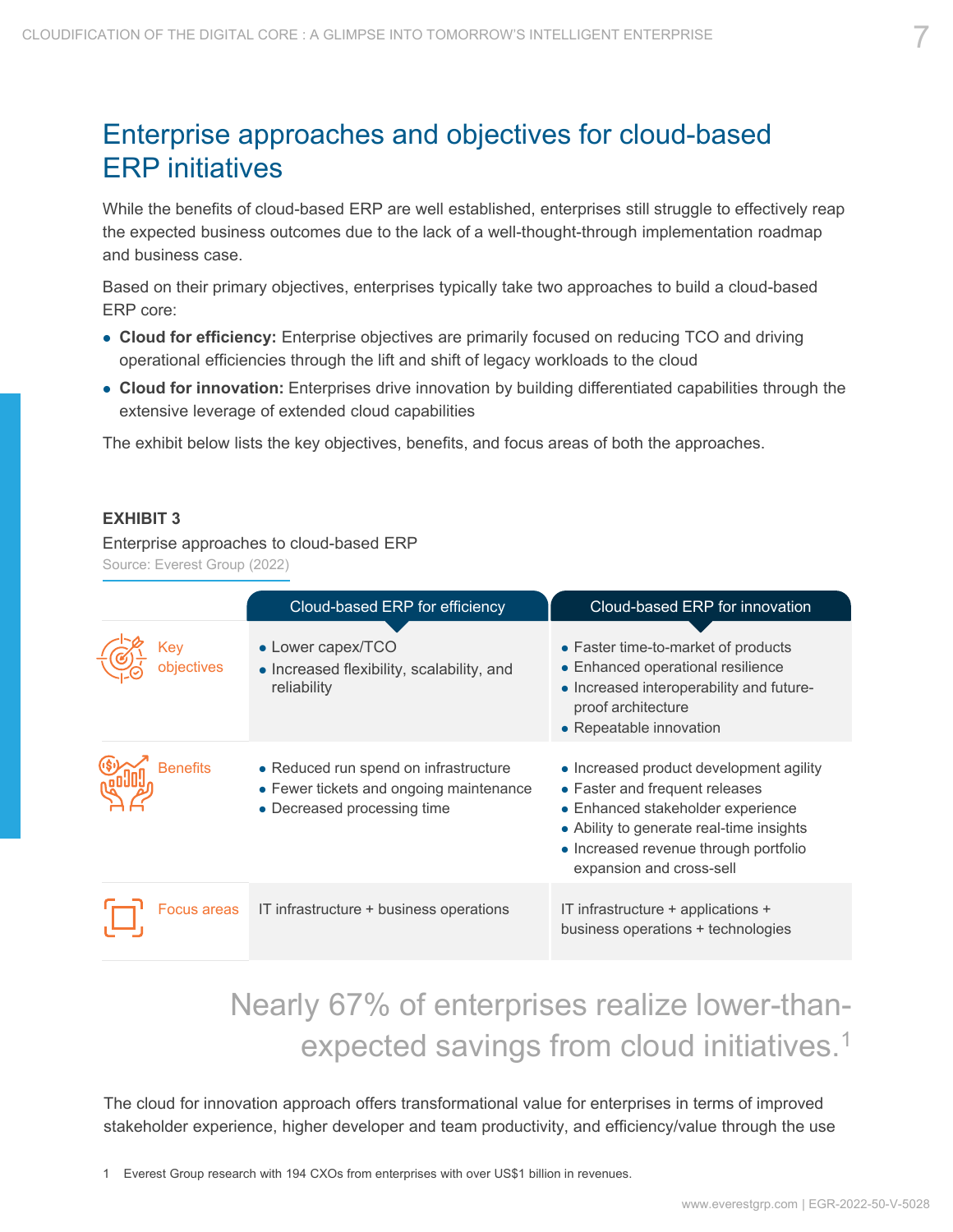"

Initially, we thought investing in ERP beyond lift-and-shift was a sunk cost, and, so, we did nothing beyond that for two years. Today, we regret not using emerging cloud capabilities earlier. Our recent cloud investments have enabled us to effectively map our customer profiles and significantly improved our in-house IT's efficiency.

– CIO, an ANZ-based public sector organization

of extended cloud capabilities, such as advanced analytics, AI/ML tools, data warehousing, application development platforms, and APIs.

While creating the overall business case for cloud-based ERP transformation, enterprises need to think beyond operational and cost benefits – they should assess their risk appetite, create a blueprint of the future roadmap, estimate the sustainability of their existing platforms, map talent requirements, and build a sound business case to select the right approach for their cloud-based ERP journeys.

# Driving cloud-based ERP for innovation

As enterprises drive innovations on the cloud, they should proactively evaluate and leverage capabilities such as AI/ML, NLP, IoT, low-code tools for app development, and APIs to further their innovation charter. To assist enterprises, cloud vendors such as Google Cloud are building tools focused on process optimization and self-sufficiency for enterprise in-house teams, as depicted in below.

#### **EXHIBIT 4**

Offerings of hyperscalers split across areas<sup>1</sup> Source: Everest Group (2022)

 $100\% = 178$ 



1 Everest Group - State of the Market Report - Cloud Hyperscalers: A Critical – But Not the Only – Building Block of Enterprise IT.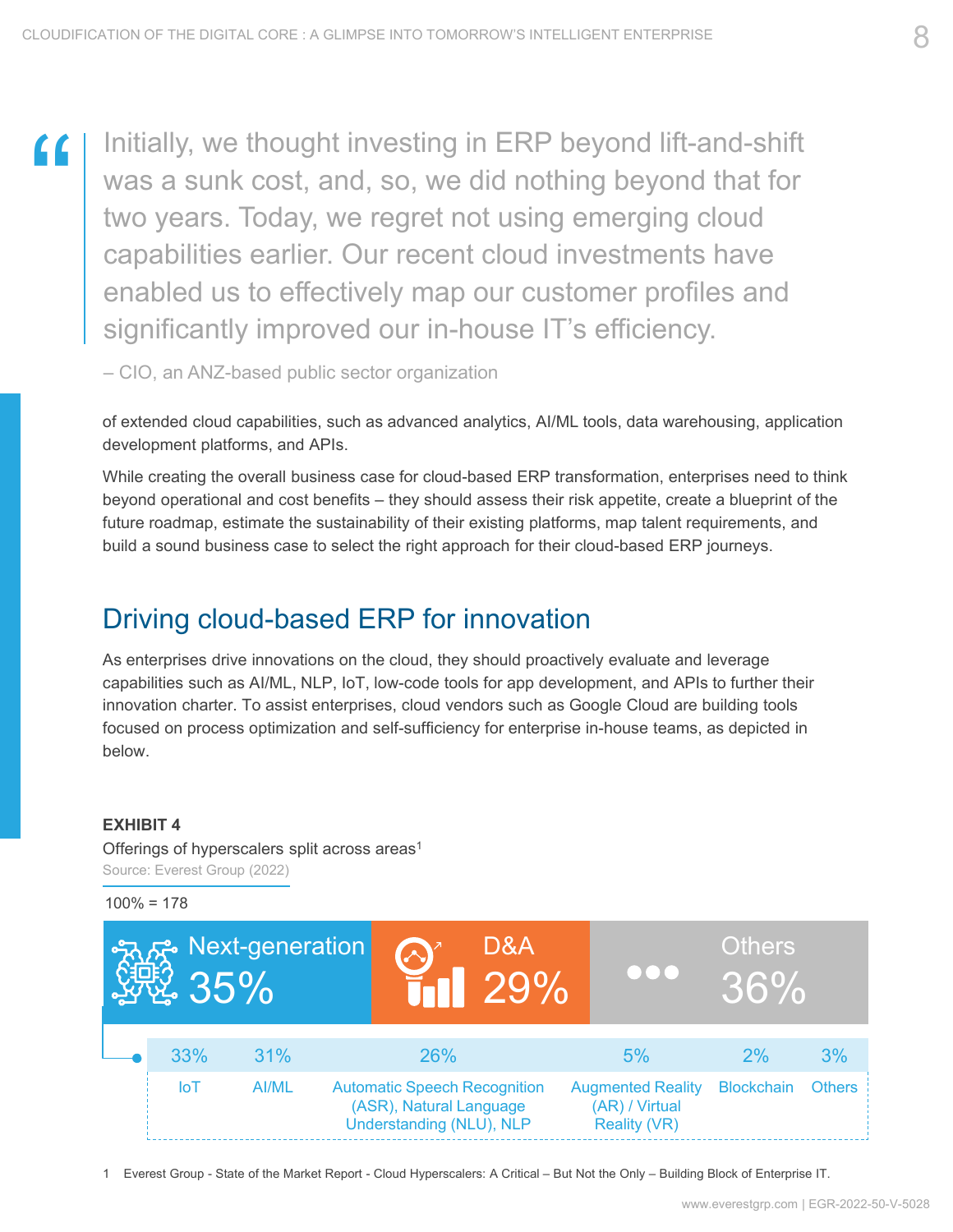At the same time, it is important for enterprises to choose the right-fit vendor to meet their needs. Organizations can use the exhibit below to identify and map relevant cloud vendor capabilities and implement mature use cases across capability areas to generate robust business outcomes.

#### **EXHIBIT 5**

Use cases across capability areas to drive innovation using capabilities of hyperscalers such as Google **Cloud** 

Source: Everest Group (2022)

*REPRESENTATIVE LIST*

| Technology/capability area |                                                                      | Key use cases                                                                                                                                                                                                                                               |
|----------------------------|----------------------------------------------------------------------|-------------------------------------------------------------------------------------------------------------------------------------------------------------------------------------------------------------------------------------------------------------|
|                            | AI-/ML-powered technology<br>offerings such as Looker / Vertex<br>AI | • Build, deploy, and train custom AI/ML models to<br>automate business processes<br>• Visualize and analyze data with predictive<br>capabilities                                                                                                            |
|                            | API gateways such as APIgee                                          | • Leverage APIs to establish a secure data<br>monetization channel<br>• Integrate siloed data assets and build a unified<br>data platform to enable a single source of truth<br>• Monitor API traffic patterns to find anomalies and<br>prevent bot attacks |
|                            | Managed application platforms<br>such as Anthos                      | • Build and deploy existing container-based<br>applications and microservices-based<br>architectures<br>• Migrate existing VM-based applications to<br>containers                                                                                           |
|                            | Data management tools such as<br><b>BigQuery / Dataflow</b>          | • Democratize historical data from legacy software<br>• Efficient storage and management of business<br>data                                                                                                                                                |
|                            | IoT solutions such as Google<br>Cloud IoT solutions                  | • Monitor asset health and build maintenance<br>schedules<br>• Send automated health/safety alerts to employees<br>in hazardous environmental conditions (gas leak,<br>machine breakdown, etc.)                                                             |

Enterprises leveraging the above extended cloud capabilities for their ERP transformations, including SAP workloads, have reaped business benefits, including 20-30% reduced effort for updates and releases and 50-60% improved IT team productivity.1

Additionally, enterprises should chalk out a strategy to continually assess their ERP landscape by leveraging cloud offerings such as Google Cloud Cortex Framework.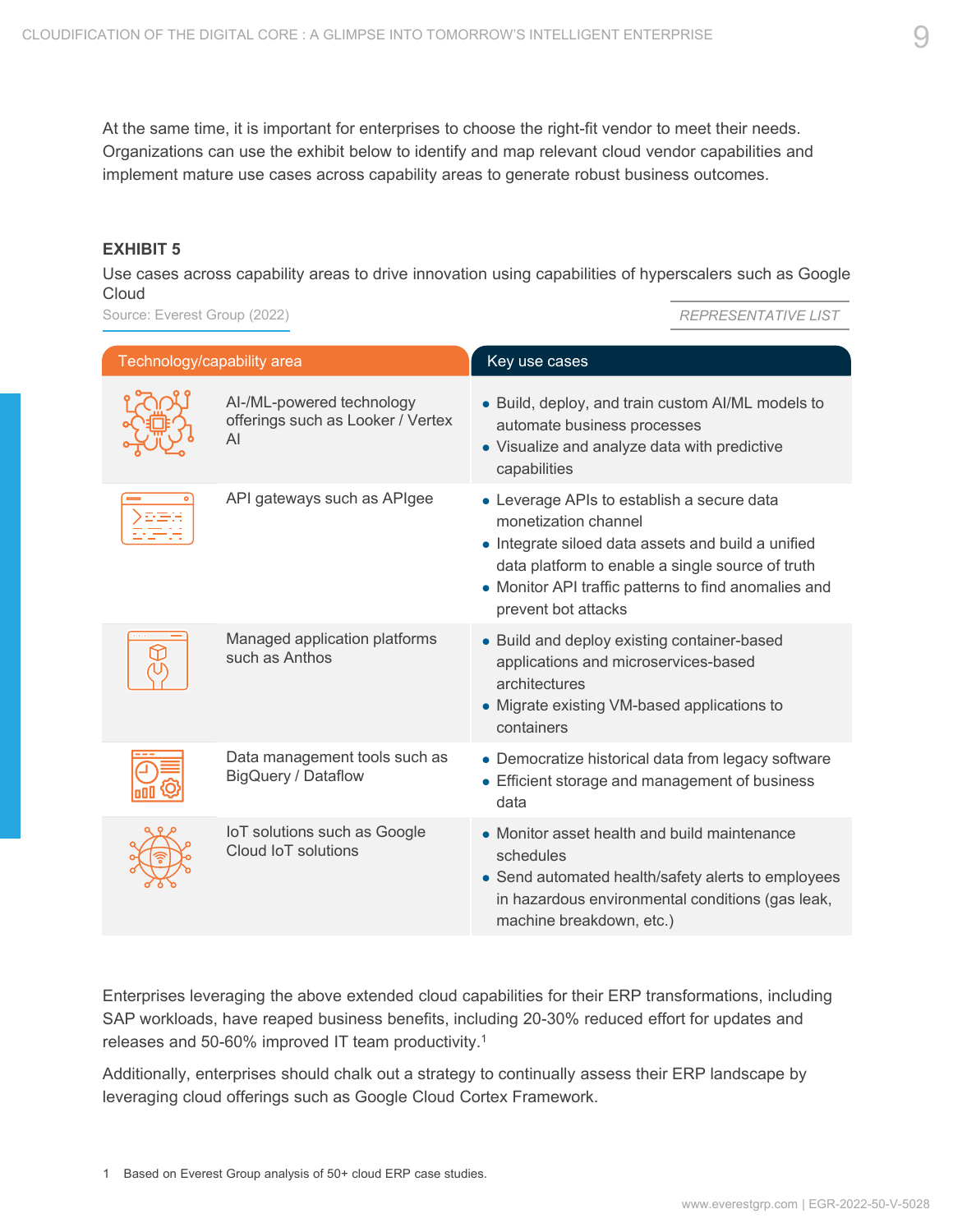# A blueprint for enterprises to effectively adopt cloud-based ERP

In the past, many enterprises have failed to successfully adopt cloud-based ERP due to the lack of a wellplanned solutioning, adoption, and sourcing roadmap. Enterprises should develop a comprehensive roadmap underpinned by the values showcased in Exhibit 6 and ensure that they tick all the checkboxes in Exhibit 7 when solutioning for SAP on the cloud, such as Google Cloud. They should also identify the right partner ecosystem to drive the initiative factoring in the considerations listed in Exhibit 8.

#### **EXHIBIT 6**

Values underpinning effective cloud-based ERP Source: Everest Group (2022)

Interoperability



#### KEY ATTRIBUTE ENTERPRISE CONSIDERATIONS

As risks continue to evolve, enterprises should have an enterprise-wide framework to ensure security. They should invest in threat intelligence sources to enhance their security posture and prevent threats across endpoints.

Organizations should strongly consider adopting an open cloud architecture that facilitates the ease of orchestration across technology stacks and hybrid workloads to future-proof the business with a best-fit platforms strategy.



Enterprises should move beyond the redundant, monolithic legacy architecture, map the overall solution into identifiable modules/functions, and adopt a microservicesbased architecture for enhanced agility. They should also foster a DevOps culture among employees to embrace rapid and repeatable innovation.



Companies should have a strong business continuity plan in place. They should carry out a comprehensive landscape assessment to identify process inefficiencies and areas to drive innovation. They should also keep the industry context in mind to identify and implement platform(s), modules/functionalities, and emerging technologies to reimagine processes and ensure compliance.



Enterprises should develop the overall roadmap by identifying the right environment for different workloads, instances required, deployment timelines/models, and capabilities/functionalities required. The overall business case should be built by factoring in a cost-benefit analysis of the initiative.

Based on Everest Group analysis of 50+ cloud ERP case studies.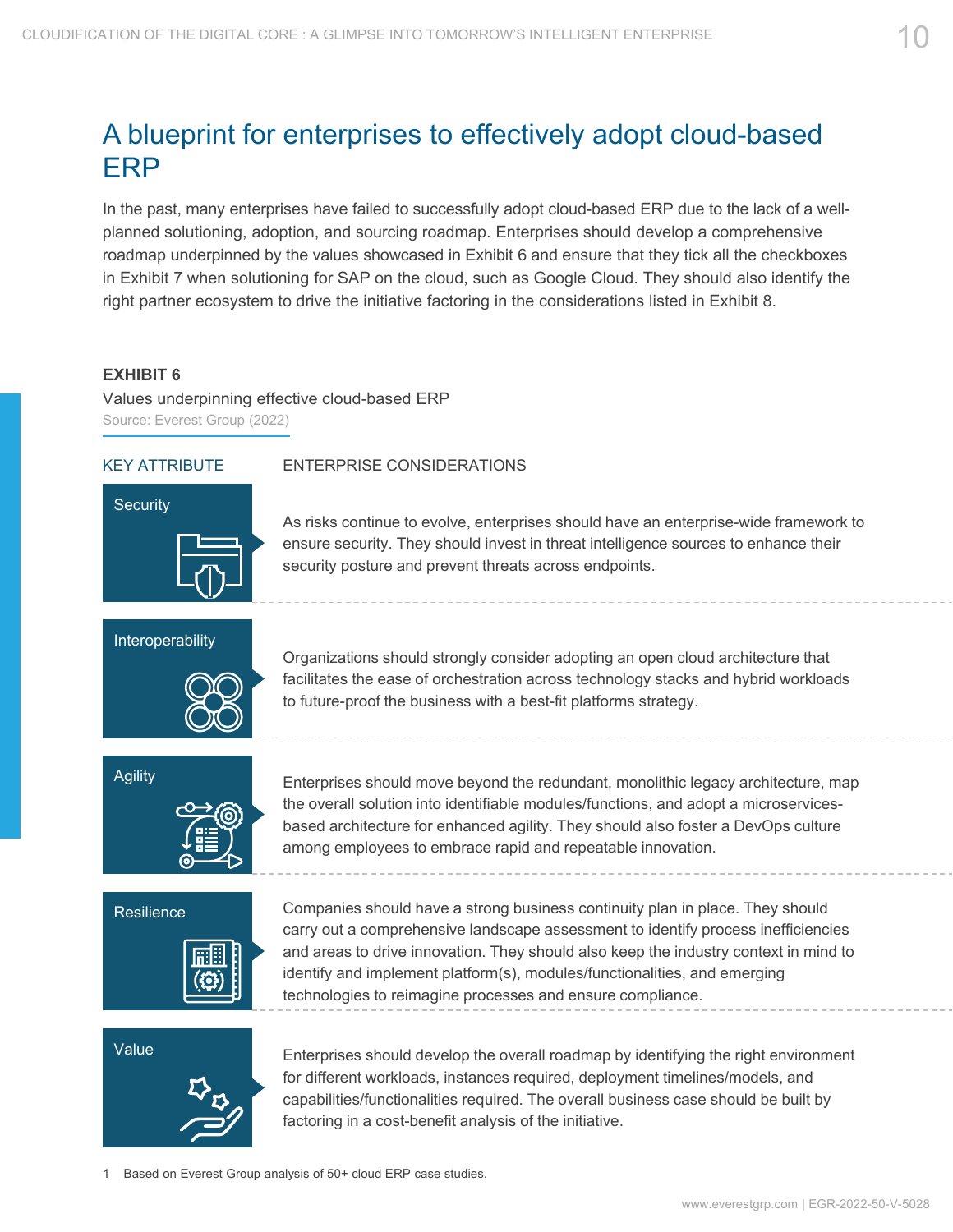#### **EXHIBIT 7**

mapping all the requirements

A checklist for cloud-based ERP adoption

Source: Everest Group (2022)

*REPRESENTATIVE LIST*



timelines, etc.? BUSINESS CASE: Have you prepared a comprehensive business case mapping

the business benefits and value across different phases and workloads?

SERVICE LEVELS & KPIS: Have you established infrastructure, business, application, and experience-level SLAs and KPIs to be tracked?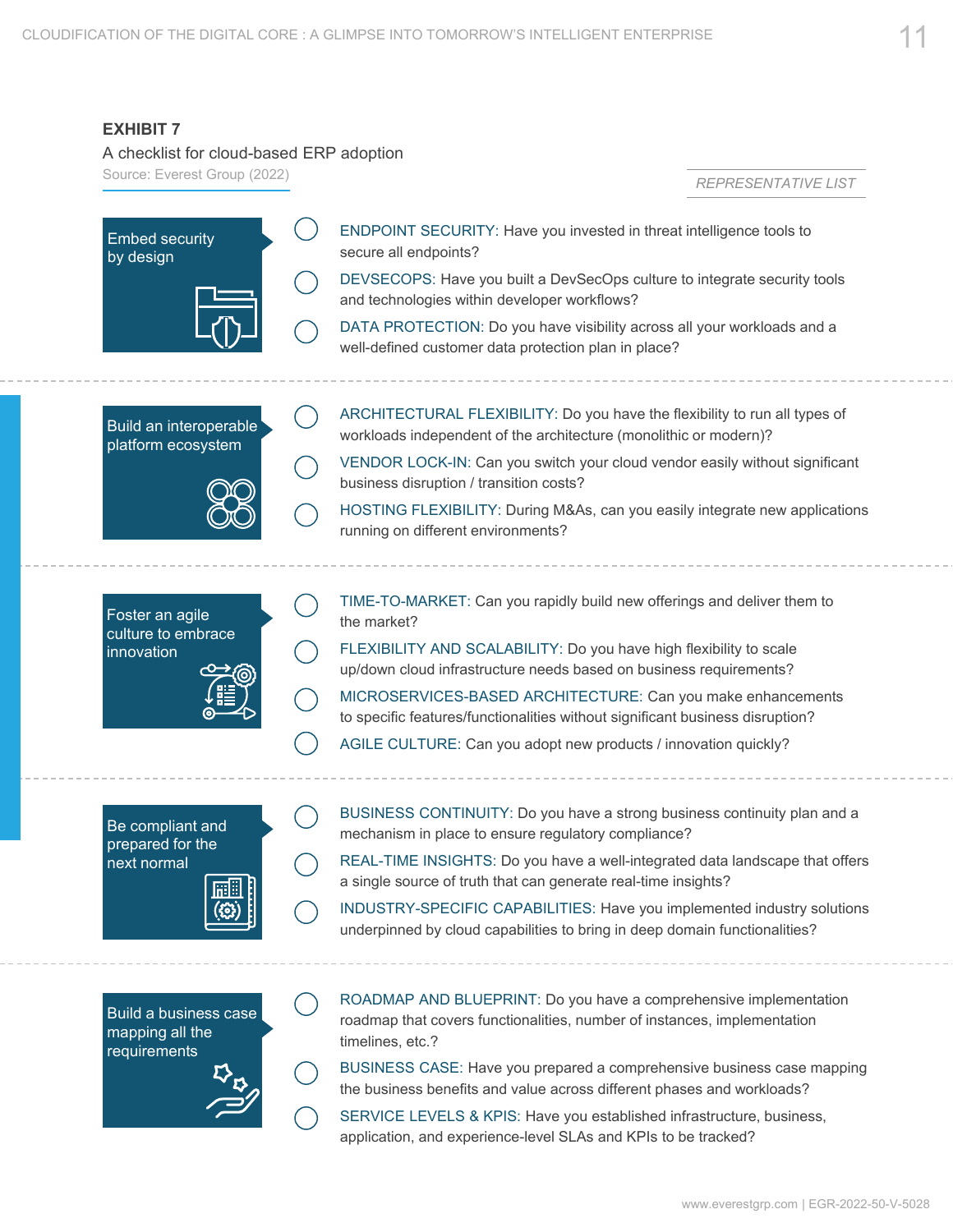#### **EXHIBIT 8**

Key considerations for enterprises to identify the right partner ecosystem Source: Everest Group (2022)



- Cloud capabilities: Assess all extended capabilities, such as API gateways, AI/ML, and data management tools, that can drive innovation
- Partnership depth: Check for strategic alliances with the specific ERP partner and recent investments / proof points
- Vendor lock-in: Take a cautious approach to vendor lock-in, enforced by hyperscalers, by pushing their native platform offerings



- Proof points: Analyze named case studies / references in your domain with scaled transformations
- Talent: Ensure talent availability; check the training resources available with the vendor to upskill resources
- Industry functionalities: Evaluate the maturity of industry-specific functionalities/solutions and frameworks
- Cloud agnosticism: Ensure longterm support for the platform across clouds

*REPRESENTATIVE LIST*



- Prior experience: Check for named case studies / references with scaled ERP (or select platform/s) transformations in your domain
- Outcome-focused: Assess the service provider's willingness to contractually commit to cost efficiencies and KPIs impacting your top line with a strong governance model
- Innovation: Look for mature IP assets that can drive innovation/time-to-market
- Credibility: Awards/recognitions

#### Other considerations

- Enterprises should also evaluate end-to-end Business Transformation-as-a-Service offered by system Integrators such as RISE with SAP, which includes a set of key SAP products/tools and embedded services to guide enterprises in their digital transformation journeys, including ERP
- For niche functional/technology-specific initiatives on ERP, enterprises should consider engaging specialist providers along with large global service providers
- Before building a new customized feature/module, enterprises should assess off-the-shelf solutions/add-ons on technology vendor marketplaces or tech vendor-certified SaaS solutions with other Independent Software Vendors (ISVs)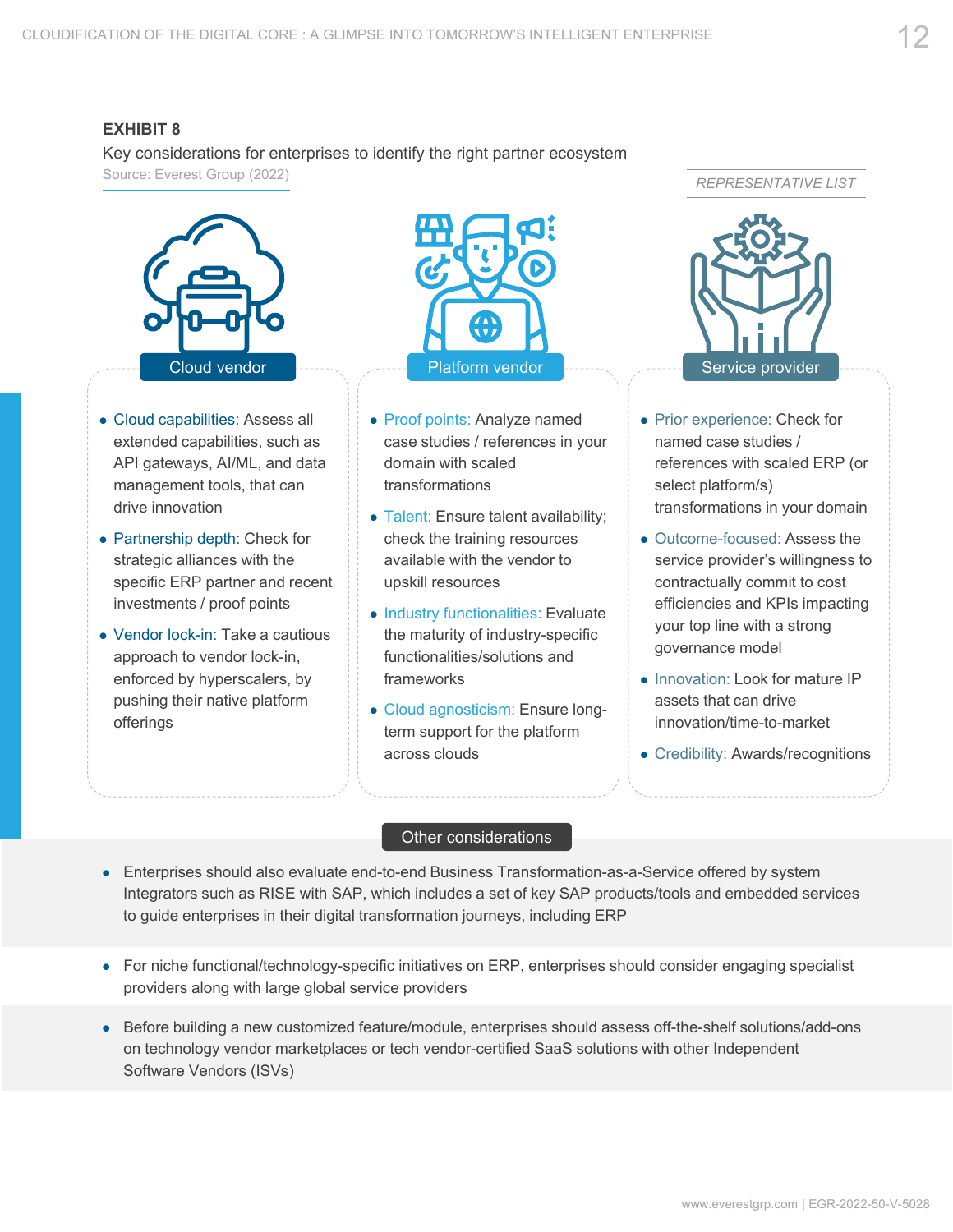## The journey to build a future-proof digital core

As enterprises seek to future-proof their digital core with a cloud-based ERP leveraging the cloud, such as Google Cloud, we recommend that they undertake a three-phased approach, as detailed below.

#### **EXHIBIT 9**

The journey to build a future-proof digital core Source: Everest Group (2022)



- Migrate on-premise enterprise application instances to the cloud infrastructure
- Use capabilities such as Google Cloud's APIgee to modernize the data landscape and implement an enterprisewide API strategy
- Develop CI/CD pipelines to automate workflows
- Foster a culture of innovation to embrace change and evolution

**Key business value: drive operations efficiency**



- Adopt cloud-native principles to build applications and implement a continuous application modernization strategy. Leverage a microservices- and containerbased architecture and DevSecOps principles
- Leverage tools such as Google Cloud's Vertex AI and Vision AI to embed intelligence across business processes
- Build user-centric and responsive interfaces

**Key business value: enable new streams of revenue**

*REPRESENTATIVE LIST*



- Build interoperable capabilities to leverage workloads across different environments
- Leverage capabilities such as Google Cloud Cortex Framework to drive innovation
- Develop conversational and interactive interfaces to further improve stakeholder experience
- Implement real-time platformmonitoring and self-healing capabilities

**Key business value: ensure business resilience**

# Conclusion: transform now or never

The next normal will be characterized by the phasing out of certain business processes, the emergence of new ones, and a compelling need for enterprises to rapidly build new capabilities to stay relevant. To succeed, we believe that enterprises should forge ahead with the following considerations in mind: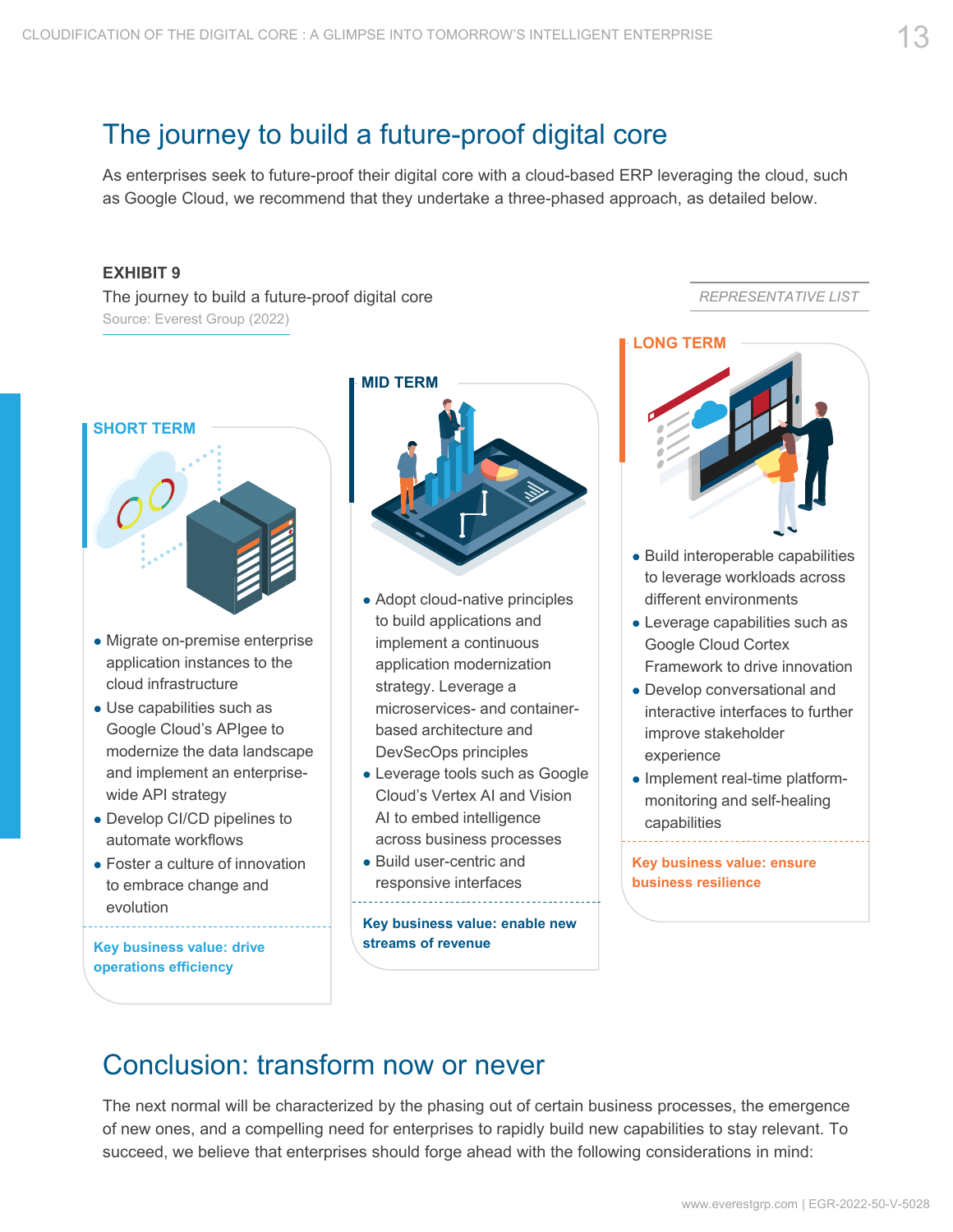- **Re-architect with cloud-native:** Newer architectures such as microservices offer benefits including lower running cost and increased agility and scalability. While solutioning for cloud-based ERP, enterprises should transform complex business processes such as supply chain and manufacturing into lighter microservices components and enable real-time integration with the core ERP to drive innovation. To effectively re-architect complex processes, organizations should undertake a phased rollout, with a well-planned strategy. They should list out all the microsegments within business processes in the order of business criticality and begin to re-architect the ones with low business dependency. Gradually, they should convert all the mapped microsegments into self-integrable microservices components
- **Leverage the ecosystem:** Unlike earlier times when enterprises had to build applications on their own from scratch, they can now leverage a cloud-based platform ecosystem, such as an SAP on Google Cloud, to expedite time-to-market and bring differentiated capabilities. Enterprises should evaluate offerings such as Rise with SAP, which offers a set of tools/products and embedded services to guide enterprises in their core ERP journeys. We believe that such offerings when adopted effectively and in relevant areas can help enterprises differentiate among other peers
- **Overcome the resistance to change:** Roughly 53% of enterprises cite change resistance as a key obstacle to realizing intended outcomes.<sup>1</sup> Organizations should not underestimate the need for change management in ERP transformations across user groups. To reap desired benefits and ensure success, enterprises should engage with an experienced service provider on a dedicated scope of work with committed KPIs and delivery timelines for change management. An effective change management strategy involves a multi-pronged approach that encompasses the aspects of people, process, technology, culture, and business to yield effective results:
	- **People:** manages people's beliefs/behaviors, addresses their fears and preconceived notions through empathetic listening
	- **Process:** leverages platform adoption and transformation to drive process reengineering and become nimble, simple, and agile
	- **Culture:** reorients the organizational culture to support change and minimize reactive resistance by aligning it with professional and organizational outcomes
	- **Technology:** adopts new/enhanced technology to bring in modernization, autonomy, intelligence, and oversight
	- **Structure:** moves away from a hierarchical reporting structure and governance, and creates new departments/units

Enterprises with a cloud-based ERP that is secure, agile, and resilient will outperform others and succeed in the next normal. Those with a considerable legacy burden will be unable to keep up with changing customer preferences and will ultimately lose the competitive race. To accelerate their transformation journeys, enterprises should partner with technology partners, which are increasingly building new capabilities, and leverage the platform ecosystem, which has converged to offer differentiated offerings with attractive incentives.